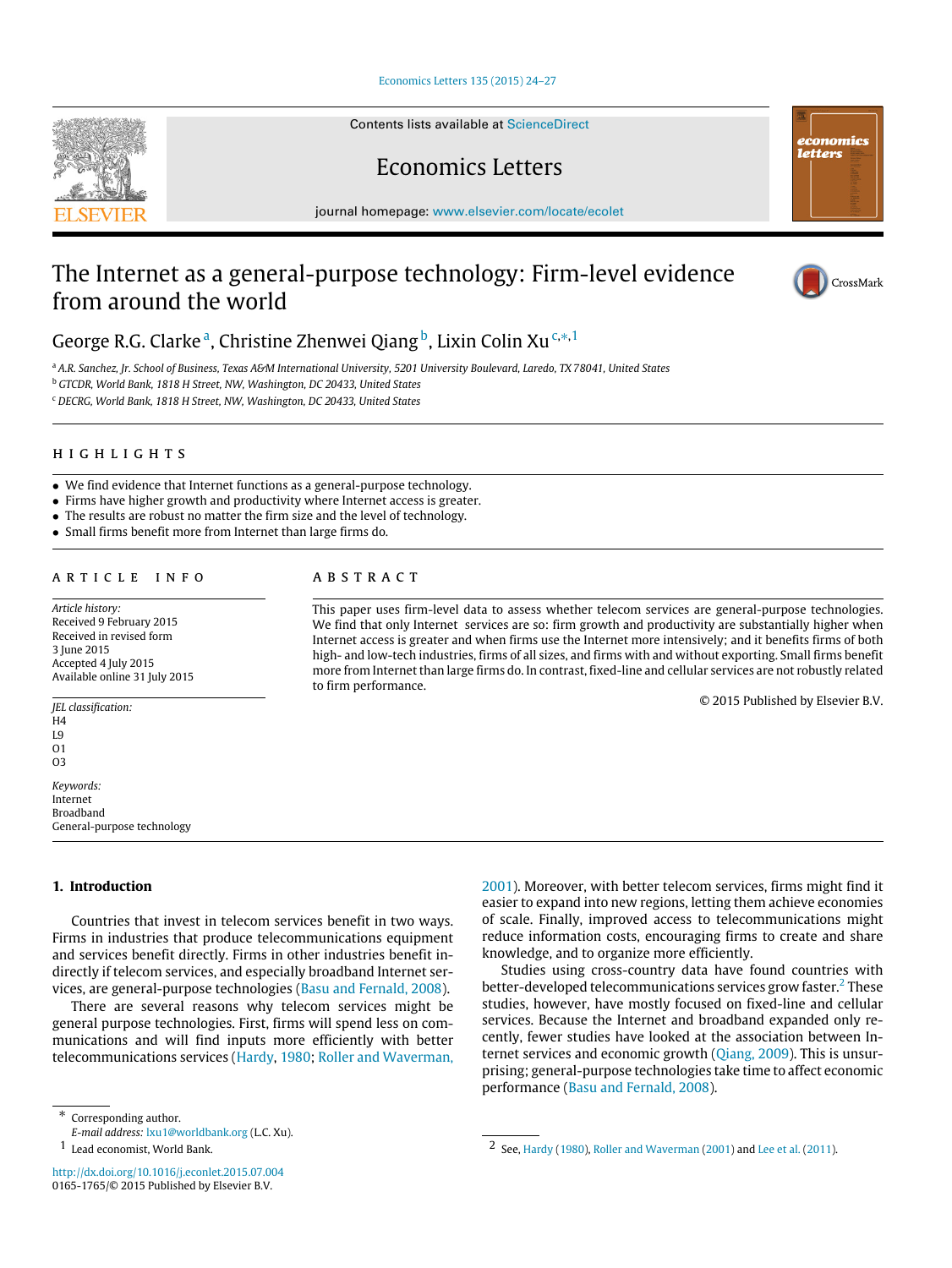| $\sim$<br>. .<br>×<br>. . |
|---------------------------|
|---------------------------|

Effect of telecommunications on firm performance.

| Column                                           | (1)          | (2)                           |
|--------------------------------------------------|--------------|-------------------------------|
| Dependent variable                               | Sales growth | Labor productivity (nat. log) |
| <b>Observations</b>                              | 24,439       | 23,856                        |
| <b>Number of countries</b>                       | 130          | 130                           |
| <b>Sector dummies</b>                            | Y            | Y                             |
| <b>Time dummies</b>                              | Y            | Y                             |
| <b>Telecom variables</b>                         |              |                               |
| Average web use                                  | 0.166        | $0.007$ ***                   |
|                                                  | (8.09)       | (7.21)                        |
| Fixed line Internet subscriptions per 100 people | 0.521        | 0.058                         |
|                                                  | (2.31)       | (5.14)                        |
| Fixed line subscriptions per 100 people          | 0.016        | $-0.017$                      |
|                                                  | (0.09)       | $(-2.26)$                     |
| Cellular subscriptions per 100 people            | $-0.028$     | $-0.001$                      |
|                                                  | $(-0.83)$    | $(-0.78)$                     |
| <b>Firm characteristics</b>                      |              |                               |
| Initial sales (nat. log)                         | $-4.922$ *** |                               |
|                                                  | $(-12.09)$   |                               |
| Age of firm (nat. log)                           | $-1.143$     | 0.127                         |
|                                                  | $(-2.18)$    | (5.01)                        |
| % of firm that is foreign-owned                  | 0.082        | 0.006                         |
|                                                  | (7.10)       | (11.04)                       |
| % of firm that is state-owned                    | 0.074        | 0.001                         |
|                                                  | (1.94)       | (0.80)                        |
| <b>Local averages</b>                            |              |                               |
| % of firms with overdraft                        | 7.154        | 0.368                         |
|                                                  | (4.16)       | (4.17)                        |
| % of firms using trade credit                    | 2.629        | 0.311                         |
|                                                  | (1.12)       | (2.35)                        |
| <b>Country controls</b>                          |              |                               |
| GDP per capita (nat. log, PPP 2009 US\$)         | $-2.169$     | $0.337***$                    |
|                                                  | $(-0.87)$    | (3.05)                        |
| Population (nat. log)                            | $-0.342$     | $-0.087$ ***                  |
|                                                  | $(-0.72)$    | $(-3.19)$                     |
| Country is landlocked                            | 1.360        | $-0.107$                      |
|                                                  | (0.41)       | $(-0.76)$                     |
| Cost of laying off worker                        | 0.017        | $-0.000$                      |
|                                                  | (0.47)       | $(-0.10)$                     |
| Cost of exporting 20 ft container                | $-0.002$     | 0.000                         |
|                                                  | $(-1.62)$    | (1.32)                        |
| Constant                                         | 63.972       | 6.303                         |
|                                                  | (3.76)       | (6.51)                        |
| R-squared                                        | 0.138        | 0.283                         |

Note: *T* -statistics in parentheses. Standard errors are clustered at country level.

<span id="page-1-2"></span>\* Statistically significant at 10% significance level.

<span id="page-1-1"></span>\*\* Statistically significant at 5% significance level.

<span id="page-1-0"></span>Statistically significant at 1% significance level.

We contribute to the literature on telecommunications and economic performance in two ways. First, we allow different telecom services—cellular, fixed-line, and the Internet—to affect firm performance differently. Second, rather than focusing on economic growth, we look at how access to telecommunications affects firm performance, and we examine whether telecom services are general purpose technologies by investigating whether firm performance in countries with better telecom access is better in large segments of the economy.

#### **2. Empirical results**

We use worldwide firm-level data from the World Bank's Enterprise Surveys (WBES). The surveys have been completed in over 100 developing countries since 2006. We exclude retail and service firms because detailed information on firm performance is only collected for manufacturing firms.<sup>[3](#page-1-3)</sup>

We estimate the following regressions:

$$
y_{ijct} = \alpha + \beta_{TC} TEL_{ct} + \beta_{TI} TEL_{ijct} + \beta_F F_{ijct} + \beta_{BC} BE_{ct} + \beta_{BI} BE_{ijct} + \gamma_t + \mu_j + u_{ijct}.
$$

Subscripts *i*, *j*, *c*, and *t* represent firm, industry, country, and year. The dependent variables  $(y<sub>ijct</sub>)$  are log labor productivity and sales growth. All regressions include year ( $\gamma_t$ ) and sector dummies ( $\mu_i$ ). Some regressions include country–year dummies. To avoid overstating precision, we cluster the standard errors at the country level.

The key independent variables are the country- and firm-level variables representing access to telecom services, *TEL<sup>c</sup>* and *TELijc* . The three country-level variables are fixed line density, mobile phone density, and Internet density (subscriptions per 100 people). We omit these variables when we include country–year dummies. The final telecom variable is the percent of similar firms in the same city with a business website. We include this rather than a variable indicating the firm has its own website because website use might be endogenous to firm performance.<sup>[4](#page-1-4)</sup> In contrast, one firm is unlikely to change the local business environment, especially given that most WBES firms are small or medium-sized. To further reduce endogeneity concerns, we omit the firm's own response when calculating the average.

<span id="page-1-3"></span><sup>3</sup> The data are available at [http://www.enterprisesurveys.org/methodology.](http://www.enterprisesurveys.org/methodology)

<span id="page-1-4"></span><sup>4</sup> Many studies use a similar approach [\(Xu,](#page--1-5) [2011\)](#page--1-5).